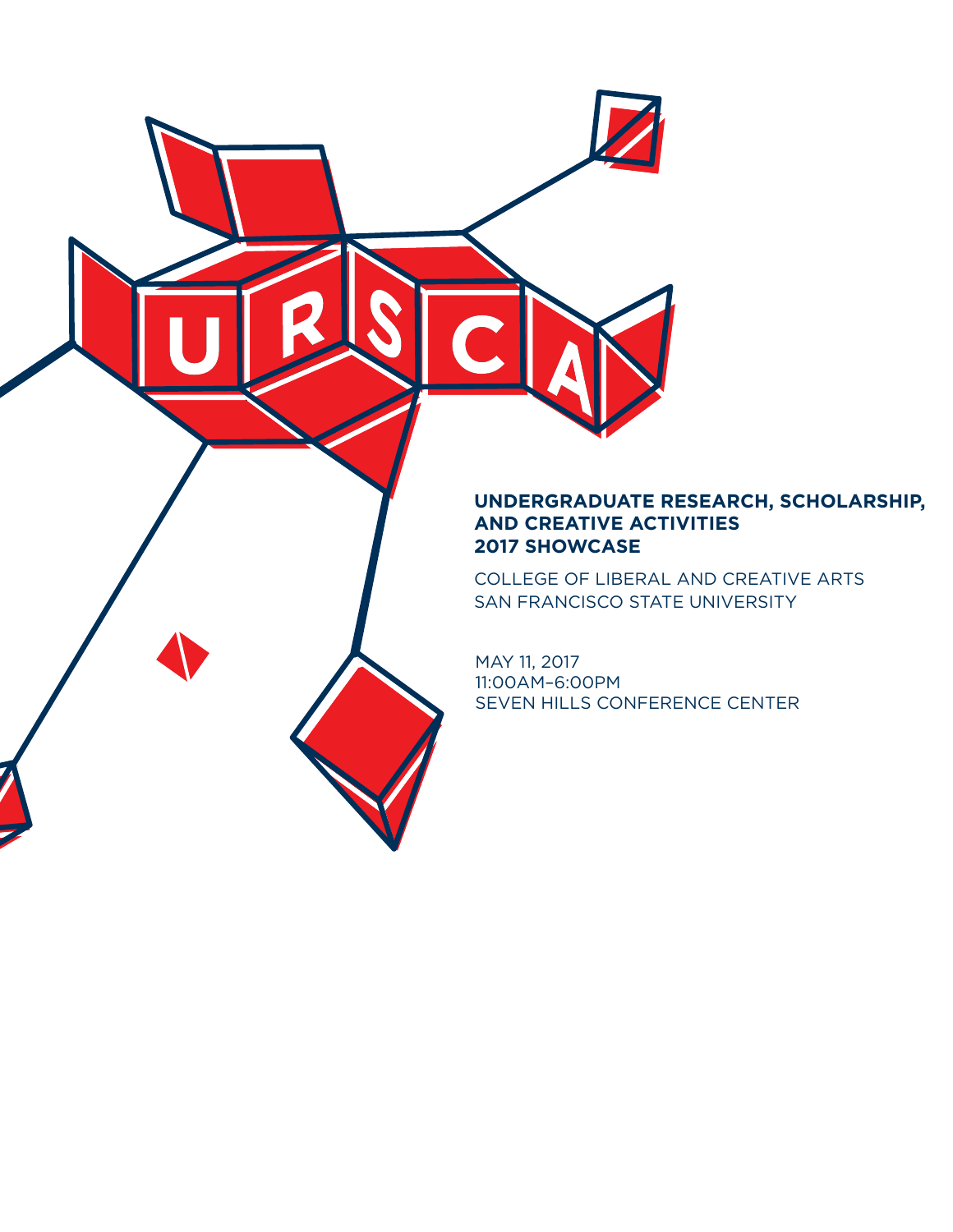#### **Key Terms in Postcolonial Studies** ) – II.45<br>Dance Dance and Dance and Dance

- "Diaspora." Kaitlyn Nunez, Martha Sebastian,<br> **Judges** Marchers Calin Damaslly Hamakal Fernando Mendoza, Colin Donnelly, Herschel r emando mendoza, Collir Donnelly, ne<br>Rojas, Octavio Montiel, Sandy Karkkar.
- Rojas, Octavio Hontici, Sandy Rankkai.<br>• "Cultural Appropriation." Marivic Victoria, Cielo Garibay, Chris Villalta, Adam Matvya, Annie Rhinehart.
- "Historiographic Metafiction." Diego Gonzalez, Sierra Moreno, Emily Downey, Aisha Rodriguez, Ceneca Jackson.

#### **Liberal Studies Senior Culminating Sponsors** Experience: Interdisciplinary Research **Philosophy Proposal**

- Jacob Havey
- Max Mayorga
- Rosalia Patanag

#### **Politics and Policy**  $(0,0)$  (O $\alpha$ ce of Research  $\alpha$  Sponsored Programs), Justin Times (Design), Justin Times (Design), Justin Times (Design), Justin Times (Design), Justin Times (Design), Justin Times (Design), Justin Times (Design), Justi

- ontics and Policy<br>• "Violators of Every Right? Analyzing the Ku  $\bullet$  Ch Klux Klan in 1920's Fresno." Geoffrey Ramirez.
- "Bioethical Complexity in California's End of Life Option Act." Teagan Bullock,

#### **2:00–2:40**

#### **2:40–3:10**

#### **3:15–4:00**

• "#Shakespearetube. Is YouTube a helpful tool to teach Shakespeare?" Carla Suermann.

#### **Russian/Telegraph Hill Room:**

#### **11:00–12:00**

#### **History and Politics**

### **Adapting Shakespeare** Dennis Campbell (History)

- **udpting Shakespeare**<br>• "Law and Order: MOV." Christina Skammel, Edit and Stash from Shine Shahmid, School of Design Countries, Randall Pederson.
- "Coming Soon: Measure for Measure the Movie." Vienna Godwin, James Hall, Mimi Willmer, Madison Brady, James Youngs, Safia Msami, Noruel Manalili, Jordan Linsky, Jasmine Campos.
- Campos.<br>• "Playing the Tempest." Mason Hartwel, Annie Gieser, Myka Macaraeg, Jeremie Storost.<br>"Suminer: The Tampast" Gristal Alamilla Playing the Tempest." Mason H
- "Survivor: The Tempest." Cristal Alamillo, Survivor: The Tempest: Cristal Alamine<br>Aleesha Lange, Bradley Penner, Viviana Arcesha Earlyc, Braalcy Penner, Williams<br>Ontiveros, Myah Overstreet, Sydney Andrews, Kayla Rodriguez, Ariana James.
- "Evil in the Mediterranean: A Tale of Love, Jealousy, and Murder in Cyprus." Andrea Rodriguez, Daniel Chiu, Ann Guy, Brittany Burwick, Natasha Forsberg, Fernando Mendoza.
- "Better it be When the Moon is Full: The Ancient Roman Goddess Diana and the Conception of the Witches' Sabbath in the
- Sixteenth Century." David Hlusak.
- "Defoe and Piracy, Beyond the Novel: A Study of Captain Singleton as a Publication for the
- De-Romanticization of Pirates at the End of the
- Golden Age." David Williams.
- "Borders: The Mechanism of (In)Security." Kathleen Manuel.
- "The Securitization of US Immigration Policy." Ericka Guevara.

#### **12:30–1:45**

#### **Linguistics**

- "The Impact of Syntax on TESOL." Madeline Thompson & Oscar Patzan.
- "Speech Recognition." Nicole Michelle Washington.
- "Whistled Languages." Andrew O'Connor-Watts & Olivia Vallejo.
- 
- "What Google Books Ngram Corpus Reveals about Adjective Order in English." Angie Garcia
- & Amanda Robinson.
- "The Virtual Resistance: Gender Inversion (Just Between us Grrrls)." Alex Lenarsky.

#### **1:00–1:45**  Anastasia Smirnova (English)

#### **2:20–3:25 Exploring the Canon in Early Modern**

•

#### **Philosophy**

- Christopher Hernandez
- Monique Martinez
- Logan Maples
- Houman Emami
- Nematullah Jalloh

# **URSCA 2017**

College of Liberal and Creative Arts Undergraduate Research, Scholarship, and Creative Activities Showcase

May 11, 2017 11:00am–6:00pm Seven Hills Conference Center

The Committee for Undergraduate Research, Scholarship, and Creative Activity (URSCA) is hosting the first LCA Undergraduate Research Showcase. Please join us as we celebrate student projects from across the College of Liberal & Creative Arts, including presentations, posters, design projects, and visual installations. Winners in each category will be announced at the reception.

PRESENTATIONS 11:00am–4:00pm MUSIC PERFORMANCES 4:15pm–4:30pm RECEPTION AND AWARDS AND SNACKS 4:30pm–6:00pm

#### PRIZES

Best Project \$1,000 Faculty Sponsor \$500 Second Place Best Project \$500 Award for Best in Genre \$200/genre

# **PRESENTATIONS**

#### **Mt. Davidson/Twin Peaks Room: Bavidson, Twin Pears Room.** Global Shakespeare

### 11:00-12:15

- **Philosophy**
- Christopher Hernandez
- Monique Martinez
- Logan Maples
- Houman Emami
- Nematullah Jalloh Gitanjali G Shahani (English, Committee Chair), Laura Lisy-Wagner (History), Jessica Mankus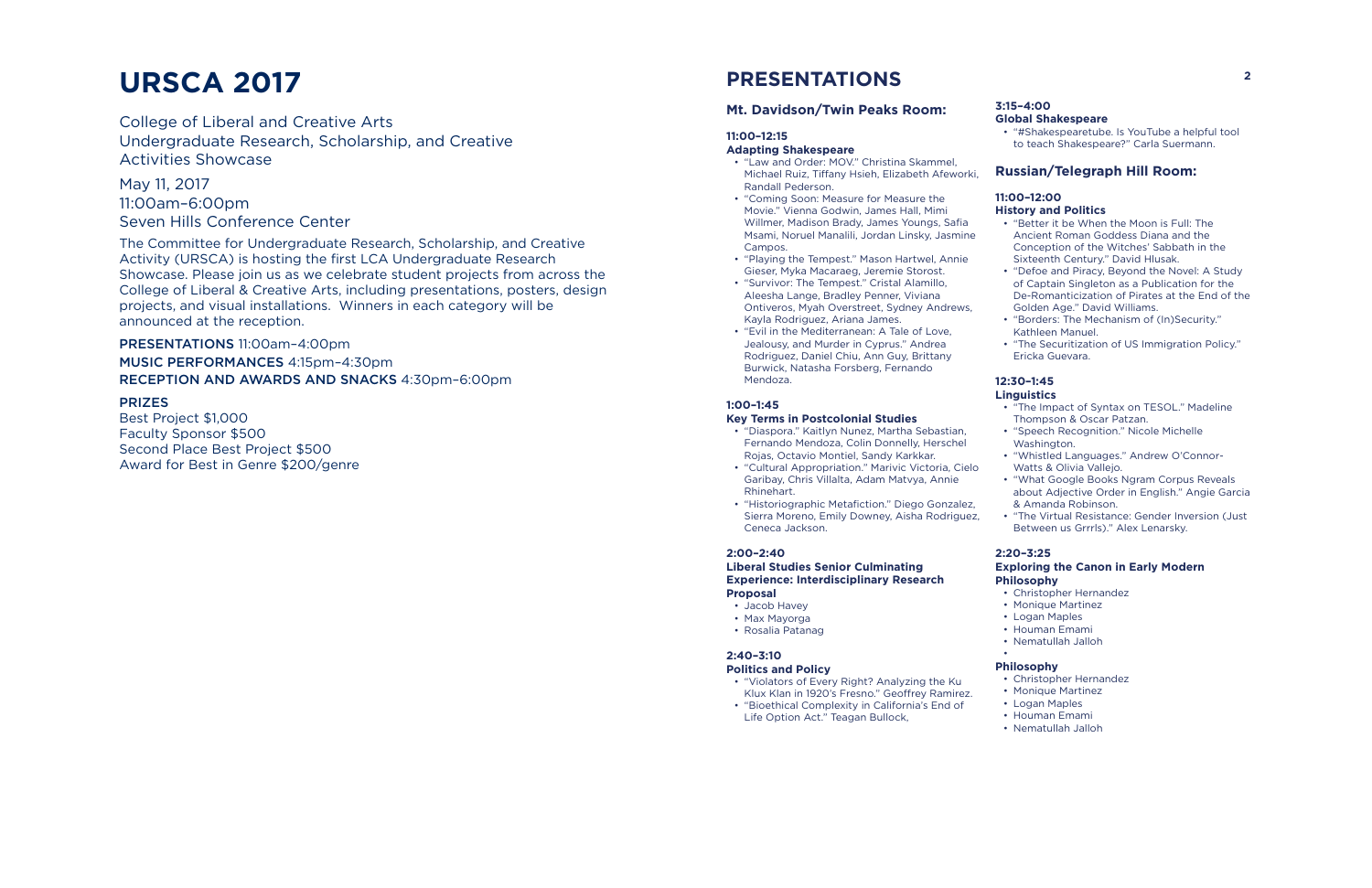## **POSTERS, DESIGN PROJECTS, AND VISUAL INSTALLATIONS/OTHER**

#### **In the Foyer**

#### **12:00–4:00 Annotating Austen**

- Jihane Abdelhadi
- Sabrina Barton
- Lupita Cruz Cardenas
- Arlen Cuevas
- Nicelle Delos Reyes
- Cate Dion-Staebell
- Victoria Ferrari
- Juan Garcia
- Rodney Gavino
- Kyra Heck
- Elora Hinckley
- Stephanie Hinckley
- Jaden Kilmer
- Lauren Konrai
- Kendra Lappin
- Amanda Lee
- Katherine Lowden
- LoriAnne Manalo
- Kayla Marcopulos
- Serena McNair
- Ritika Narayanan
- Arianna Ordonez
- Amanda Perry
- Dottie Pratchard
- Andy Rodriguez
- Marin Rodriguez

#### **2:00–4:00 Sutro Review: SF State Journal for Undergraduate Composition.**

Student contributors and journal display

#### **Nob Hill Room**

#### **11:00–4:00**

#### **Historical Self Portraits Inspired by Film** Students from CINE 212: Film History II

#### **Digital Fine Arts Frontiers: Mass Customization Textiles and Laser Enabled Fine Art**

- Aishya Coffey
- Keith Evans
- Jason Henry
- Joanna Lara
- Alex Martinez
- Jordan Nunes
- Karina Rodriquez
- Lily Sauer
- Jeremiah Shanholtzer
- Rachel Stalie
- Mikelia Tyrrell
- Daniel Velasquez

#### **Senior Design Projects**

- Ricardo Baltazar
- "Leave No Trace 7 Principles Campaign: Responsibly Enjoying the Outdoors." Torii Burnett.
- "COMMUNITY Learning Environments: Involvement of Low Income Youth in Redesigning Their Learning Environment." Laura Gutierrez.
- "eyeLand: Improving Vision & Quality of Life for Children with Down Syndrome." Luz Mendoza.
- "ParkIN:Solutions for SF Parking." Phi Nguyen.
- "LOST & FOUND Wayfinding for the Muni Metro Powell Station Tourist." Emiko Osaka.
- "MakerHUB: Let's invent tomorrow together." Remdell Quiambao.
- "Sexual Violence Prevention & Awareness @ SFSU." Monica Rodriguez.
- "Life Outside The Home." Eunyoung Shin.

#### **Stanford Design Challenge "Innovating for Aging in Place"**

• "M O D U: The universal multipurpose household tray designed to promote independence while aging in place" Lamar Pi, Vanessa Ramos, Adrienne Trio, Justin Wong

#### **LCA Web Development Process Diagram**  Sienna Owyang and Karen Loccisano

#### **Theatre and Dance: Design of Season Promotional Materials for 2016-17**

Reem Essayli, Amanda Higgs, Sophia Hoggatt, Jared Javier, Erin Kim, Ivy Li, William Lowe, Nella Ocampo, Emiko Osaka, Durojaiye Salaam, Bianca Tamburrino-Hasan, Paulina Zepeda.

#### **Upcycled Lamps**

- "Upcycle Sattelight." Corey Blevins and Carolyn Nguyen.
- "Flex Torch." Cassandra Tu and Justin Sisk.
- "Nova Prime Lamp." Eric Simsomgphong and Eric Tam.
- "Table Light." Charyse Goodlow, Andrew La, and Isabell Serrano.
- "Retired Skateboards + Lamps." Erica Rigney and Jacob McAdam.
- "Lamp Idea." Melony Perez and Ina Quijano. • "Bad Lamps." Jerzy Bamberger and Zachary
- Bizzarro.
- "Lamp." David Wiener and Nick Corona.

#### **Finding Women in European History Students from Hist 347: Women in Modern Europe**

#### **Family Foodways: Telling Family Histories Through Food**

- Francisco Buenrostro, Jr.
- Brooke Ashley Forrester
- Angelica Gonzalez
- Elia Gonzalez
- Susie Kang
- Timor Kazimirov
- Charles Leipziger
- Manuel Najera
- Christopher Ogle
- Rachel Royce
- Ronnie Ry
- Rebecca Scott
- David Vasheghani
- Eddie Williams

#### **Love, Sexuality, and History in Action Students from Hist 313: Comparative History of Love and Sexuality**

#### **Critical Thinking, History, and Zombies**

- "Vanity in Film" Lea Boghosian. • "Social Behaviors in The Last of Us" George Butler.
- "The Zombie Complex: Corporeal Reality Night of the Living Dead." Madeline Carter.
- Andrea Fonseca, "Public Health and Maze Runner: The Scorch Trials"
- "The Undead and Science: Reanimator." Jackson Guilfoil.
- "Mad Max and Anarcha-Feminism." Jasmine Gunnell.
- "South Park's Analysis of Class Conflict and Consumerism." Gabbi Jay.
- "Voodoo and Scooby-Doo on Zombie Island." Rebecca Lee.
- "Moral Obligation and Zombieland." Cindy Magana.
- "Pride and Prejudice and Zombies… and Feminism." Jolie McCumber.
- "Zombieland Capitalism." Eillad Mesbah. • "Violence and Abuse in Zebulon Finch." Kate Napoli.
- "Fear the Walking Dead: Communism Succeeding Capitalism." Molly Pendergast. • "Human Nature and Train to Busan." Shawnthor Ramos.
- "We Are Our Own Worst Enemy: Xenophobia and The Walking Dead." Rachel Ruber.
- "Does Love Conquer All?: Warm Bodies." Adrianna Scalzo.
- "28 Days Later and Man's Destruction of the Earth." Julianne Silva.
- "Santa Clarita Diet Food Ethics." Alissa Stevenson.
- "Marvel Zombies and Police Brutality." Hailee Van Horn.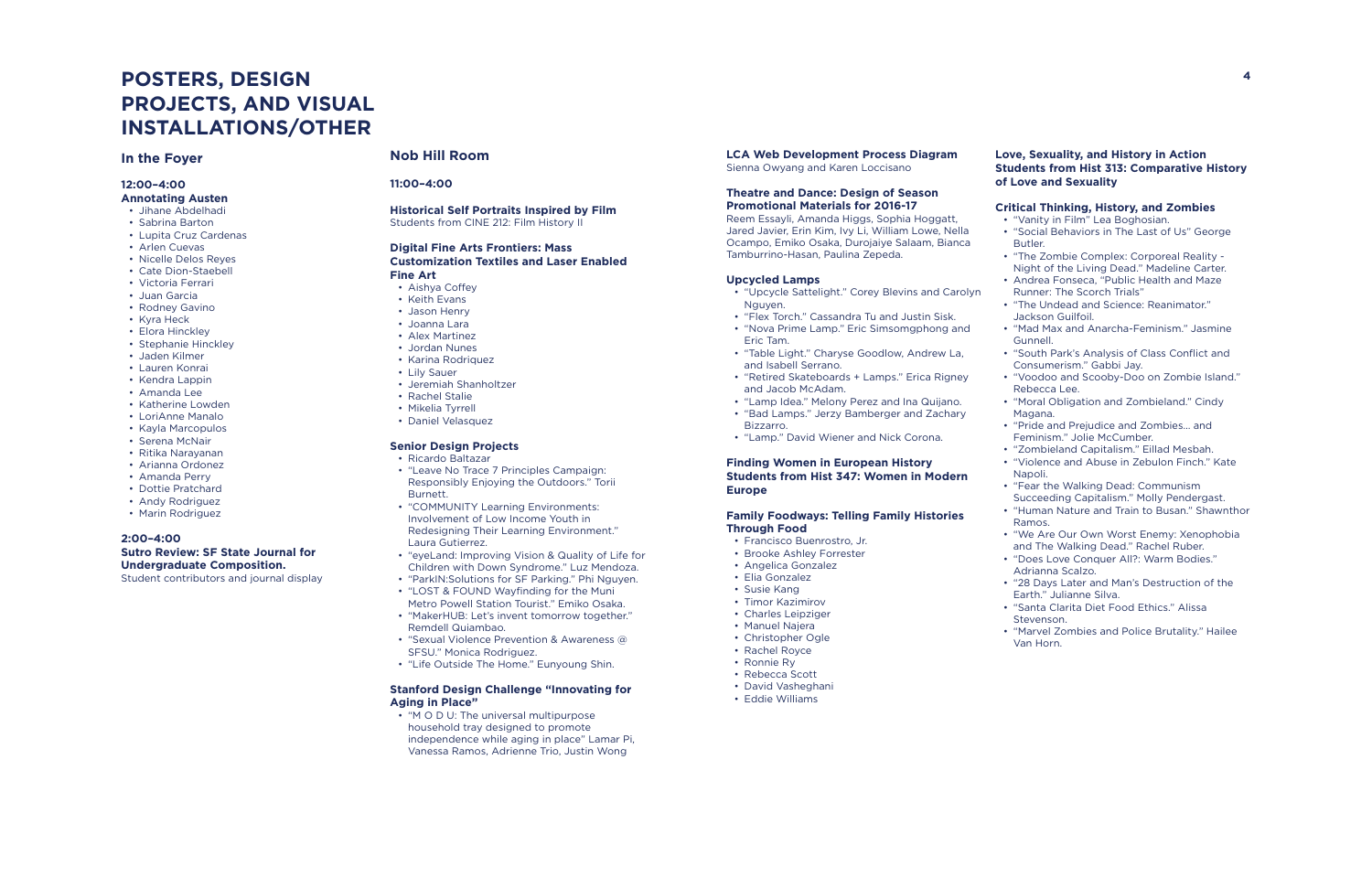#### **Historical Understandings of Our**  Historical Understandings of Our 4:15 PM<br>Relationship to Science and the Environment Members of the Lyric Theatre class, School

- "Agent Orange." Thomas Capello, Jonathan Lau, Daniel Lumbang, Marlo Sandoval, Jesse Laa, Baher Lambang, Hano Sanaoval, Sesse<br>Sutterley.
- "Agent Orange." Amanda Ache, Alex Undergraduate Research, Scholarship, and Creative Allamanno, Amanda Campbell, Nathan McCanne, Noah Scandrette, Victoria Stuhr
- "Theodore Roosevelt." Paolo Cerna, Brad Haga, meedere neederen Tradie Coma, Didamin<br>Marco Perez, Jonathan Stolan, Monica Villa.
- "Aldo Leopold: American Conservationist." • "Aldo Leopold: American Conservationist."<br>Artsem Holdvekht, Michael Landrum, Christian Molina, Chad Monticelli, Mitchell Mylius, Geoffrey Ramirez, Jonathan Tuason
- Soomby Nammer, Schannan Nacoolie<br>• "The Man, the Myth, the Rainbow Trout: Livingston Stone." Eli Beutel, Michael Cheung, Olivia Coombs, Sabria Hassan, Amber Ulrich,<br>Gwel Versetheler Grant Vogenthaler.
- orant vogentnamer.<br>• "Carl Sagan." Matthew Ho, Geetinder Lachhar, Ilyanna Marin, Viet Nguyen, Mariah Panely, Kevin Veliz.

#### **Independent Posters**

- "Three-Headed Hound of the Moon: A • Three-Headed Hound of the Moon: A<br>Comparative Look at the Roles of Hecate in the Ancient and Modern Worlds." Alexandra Conrad.
- "Grub to Gourmet: Baseball Concession as Indication of Socioeconomic Issues in San Francisco." Rachel Royce.

#### 2:00-4:00 PM **Three Postcards: Embroidery as Political Tool and Personal Expression**

- Jessica Andas
- Gina Buckley
- Chanel Marie Cox
- Amy Castaneda Huerta
- June McCaughey
- Dominique Aquino Garcia
- Anosha Ghorchian
- Christine Huynh
- Jenny Louie
- Taylor Alexis Rose Pelstring
- Elizabeth May Person
- Alice Paulina Titus
- Leticia Vasquez
- Emily Gerstner

Division of Undergraduate Education and Academic Planning College of Liberal and Creative Arts Office of Research and Sponsored Programs.

#### Acknowledgments

#### **Faculty Sponsors**

Tanya Augsburg (School of Humanities and Liberal Studies) Soumyaa Behrens (Cinema) Dennis Campbell (History) William Christmas (English) David Cox (School of Design) Sarah Curtis (History) Victor De La Rosa (Art) James Gilligan (English) Ricardo Gomes (School of Design) Robert Kohls (English) Cathy Kudlick (History) Laura Lisy-Wagner (History) Dawn Mabalon (History) Alan Moore (Philosophy) Kate Nartker (Fine Arts) Christy Shick (English) Anita Silvers (Philosophy) Amy Skonieczny (International Relations) Gitanjali Shahani (English) Joshua Singer (School of Design) Alice Sowaal (Philosophy) Anastasia Smirnova (English) Laura Wayth (Theater and Dance)

#### **Judges**

Bruce Avery (Theater and Dance) Kathleen DeGuzman (English) Trevor Getz (History) Diem Ho (IDEO) Teresa Pratt (English) Joy Viveros (Fellowships Office) Jacob Zellmer (Philosophy), Laura Wayth (Theater and Dance)

#### **Sponsors**

#### **URSCA Committee Members**

Gitanjali G Shahani (English, Committee Chair), Laura Lisy-Wagner (History), Jessica Mankus (Office of Research & Sponsored Programs), Joshua Singer (Design), Justin Tiwald (Philosophy), and Laura Wayth (Theatre & Dance).

#### **4:15 PM**

# **of Theatre and Dance**

- "I Miss the Mountains" (Next to Normal), Jenah Wagoner.
- "Moments in the Woods" (Into the Woods) Chelsea Carruesco.
- "When He Sees Me" (Waitress) Danya El-Kurd.
- "I'm Here" (The Color Purple) Maya Phillips.

**6**